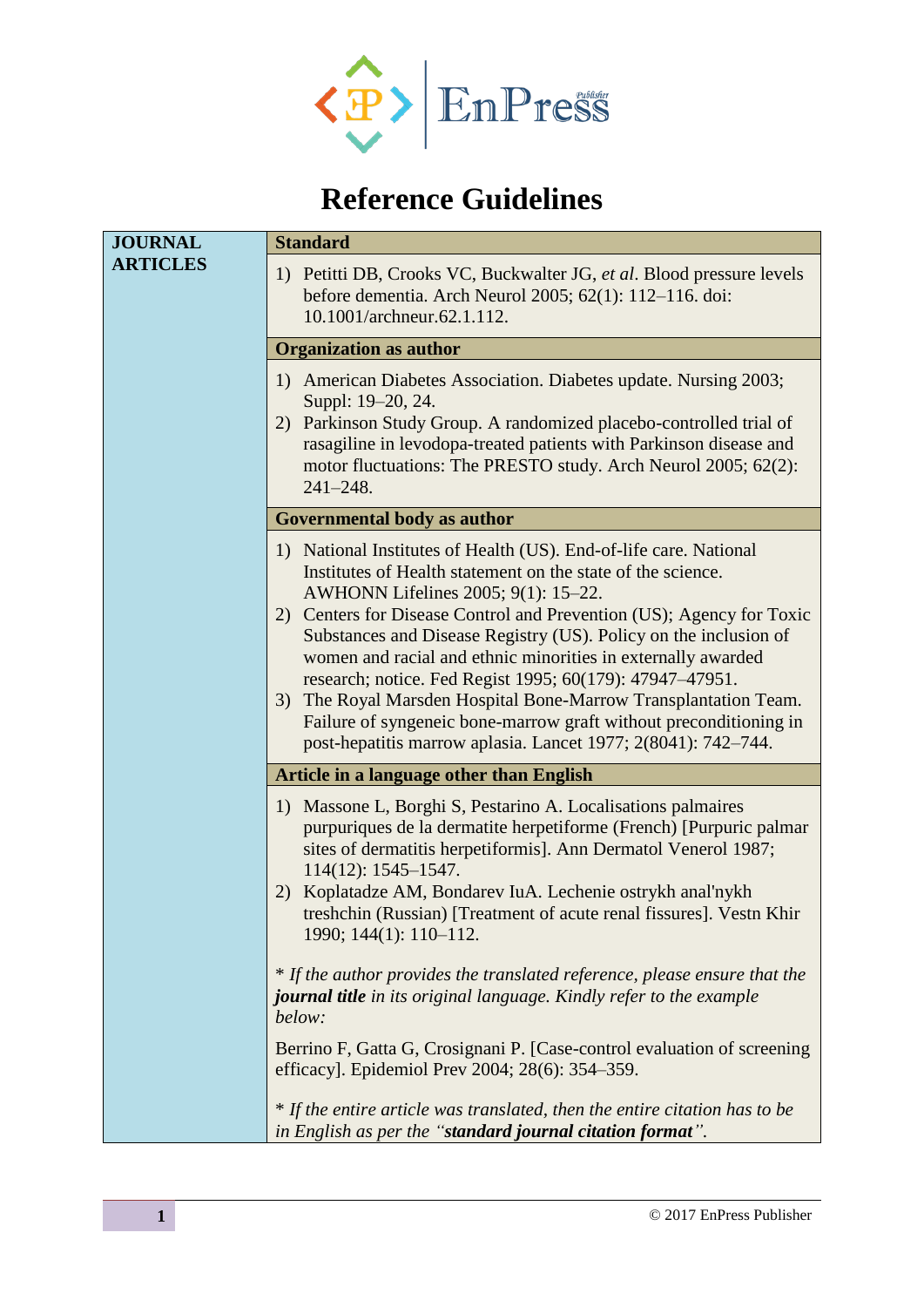

| <b>BOOKS</b> | <b>Standard</b>                                                                                                                                                                                                                                                                                                                                                                                                        |
|--------------|------------------------------------------------------------------------------------------------------------------------------------------------------------------------------------------------------------------------------------------------------------------------------------------------------------------------------------------------------------------------------------------------------------------------|
|              | Ohlsen MM, Horne AM, Lowe CF. Group counselling. New York:<br>1)<br>Holt, Rinehart, and Winston; 1988. p. 416.                                                                                                                                                                                                                                                                                                         |
|              | <b>Chapter in a non-edited book</b>                                                                                                                                                                                                                                                                                                                                                                                    |
|              | 1) Riffenburgh RH. Regression and correlation methods. 2 <sup>nd</sup> ed. In:<br>Statistics in medicine. Amsterdam, Netherlands: Elsevier Academic<br>Press; 2006. p. 447-486.                                                                                                                                                                                                                                        |
|              | *Author Name. Chapter Title. ed. In: Book title. Location: Publisher;<br>Year. $p. xx-xx.$                                                                                                                                                                                                                                                                                                                             |
|              | <b>Chapter in an edited book</b>                                                                                                                                                                                                                                                                                                                                                                                       |
|              | 1) Rojko JL, Hardy WD Jr. Feline leukemia virus and other<br>retroviruses. 3 <sup>rd</sup> ed. In: Sherding RG (editors). The cat: Diseases<br>and clinical management. New York: Churchill Livingstone; 1989.<br>p. 229-332.                                                                                                                                                                                          |
|              | *Author Name. Chapter Title. ed. In: Editor Name. Book title.<br>Location: Publisher; Year. p. xx-xx.                                                                                                                                                                                                                                                                                                                  |
|              | <b>Editors/translators without author</b>                                                                                                                                                                                                                                                                                                                                                                              |
|              | 1) Diener HC, Wilkinson M (editors). Drug-induced headache. New<br>York: Springer-Verlag; 1988. p. 173.<br>2) Flaws B (translator). The classic of difficulties: A translation of the<br>Nan Jing. 3rd ed. Boulder (CO): Blue Poppy Press; 2004. p. 140.                                                                                                                                                               |
|              | Author(s) and editor(s)/translator(s)                                                                                                                                                                                                                                                                                                                                                                                  |
|              | 1) Martin EW. Hazards of medication. 2nd ed. Ruskin A, Napke E,<br>Alexander S, et al. (editors). Philadelphia: Lippincott; 1978. p. 686.<br>Grewe HE, Kremer K. Atlas of surgical operations. Rotzcher VM,<br>2)<br>Zammit A (translators). Philadelphia: Saunders; 1980. p. 134.                                                                                                                                     |
|              | <b>Organization as author/editor</b>                                                                                                                                                                                                                                                                                                                                                                                   |
|              | 1) Beth Israel Hospital (Boston). Obstetrical decision making.<br>Philadelphia: B.C. Decker; 1987. p. 320.<br>Advanced Life Support Group. Acute medical emergencies: The<br>2)<br>practical approach. London: BMJ Books; 2001. p. 454.<br>3) Swiss Pharmaceutical Society (editors). Index nominum:<br>International drug directory. 18th ed. Stuttgart, Germany:<br>Medpharm Scientific Publications; 2004. p. 1823. |
|              | Organization as author and subsidiary department/division named                                                                                                                                                                                                                                                                                                                                                        |
|              | 1) American Occupational Therapy Association, Ad Hoc Committee<br>on Occupational Therapy Manpower. Occupational therapy<br>manpower: A plan for progress. Rockville (MD): The Association;<br>1985. p. 84.                                                                                                                                                                                                            |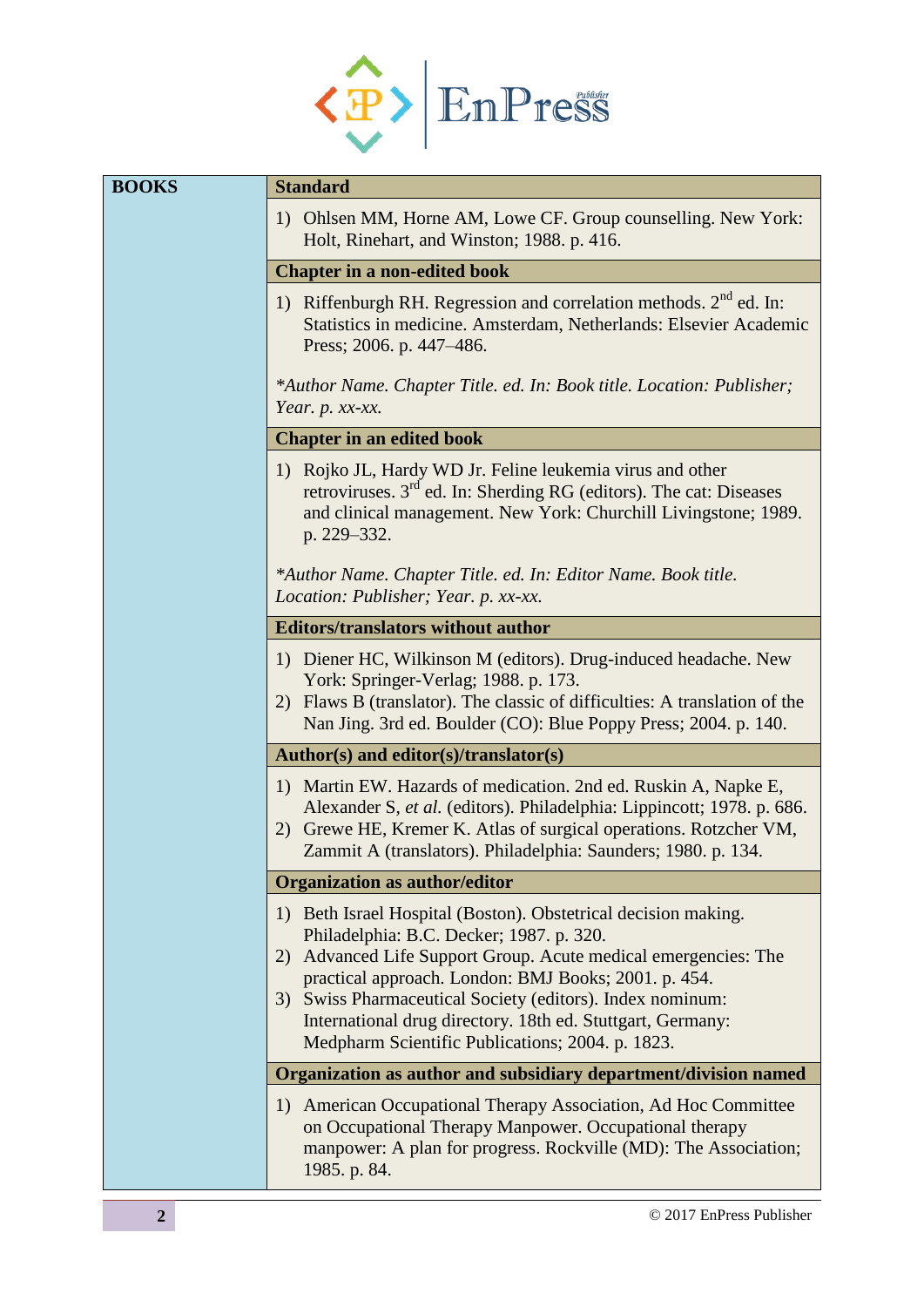

| <b>BOOKS</b> (Cont.) | Organization as author which is also the publisher                                                                                                                                                                                                                                                                                           |
|----------------------|----------------------------------------------------------------------------------------------------------------------------------------------------------------------------------------------------------------------------------------------------------------------------------------------------------------------------------------------|
|                      | 1) Virginia Law Foundation, Committee on Continuing Legal<br>Education. The medical and legal implications of AIDS.<br>Charlottesville (VA): Virginia Law Foundation; 1987. p. 148.                                                                                                                                                          |
|                      | <b>Organization name with translation following</b>                                                                                                                                                                                                                                                                                          |
|                      | 1) Medicinska Forskninsradet. MFR och forskning om AIDS och<br>HIV: Oversyn och rekommendationer av medicinska<br>forskingsradets AIDS-grupp (Sweden) [Medical Research Council.<br>MFR and research on AIDS and HIV: Overview and<br>recommendations of the Medical Research Council's AIDS group].<br>Stockholm: The Council; 1988. p. 46. |
|                      | * If the author provides only translated reference, you may retain the<br>reference in translated version.                                                                                                                                                                                                                                   |
|                      | <b>No authors or editors</b>                                                                                                                                                                                                                                                                                                                 |
|                      | 1) Directory of AIDS resources in the metropolitan Washington, D.C.<br>area. Washington: WTTG Television; 1998. p. 30.                                                                                                                                                                                                                       |
|                      | Encyclopedia article, unsigned                                                                                                                                                                                                                                                                                                               |
|                      | 1) Turkington C, Tzeel A. The encyclopedia of children's health and<br>wellness. New York: Facts on File, Inc.; 2004. Papilloma virus,<br>human (HPV); p. 381–383.                                                                                                                                                                           |
|                      | Organization as author and subsidiary department/division named                                                                                                                                                                                                                                                                              |
|                      | 1) American Occupational Therapy Association, Ad Hoc Committee<br>on Occupational Therapy Manpower. Occupational therapy<br>manpower: A plan for progress. Rockville (MD): The Association;<br>1985. p. 84.                                                                                                                                  |
|                      | Organization as author which is also the publisher                                                                                                                                                                                                                                                                                           |
|                      | 1) Virginia Law Foundation, Committee on Continuing Legal<br>Education. The medical and legal implications of AIDS.<br>Charlottesville (VA): Virginia Law Foundation; 1987. p. 148.                                                                                                                                                          |
|                      | <b>Organization name with translation following</b>                                                                                                                                                                                                                                                                                          |
|                      | 1) Medicinska Forskninsradet. MFR och forskning om AIDS och<br>HIV: Oversyn och rekommendationer av medicinska<br>forskingsradets AIDS-grupp (Sweden) [Medical Research Council.<br>MFR and research on AIDS and HIV: Overview and<br>recommendations of the Medical Research Council's AIDS group].<br>Stockholm: The Council; 1988. p. 46. |
|                      | * If the author provides only translated reference, you may retain the<br>reference in translated version.                                                                                                                                                                                                                                   |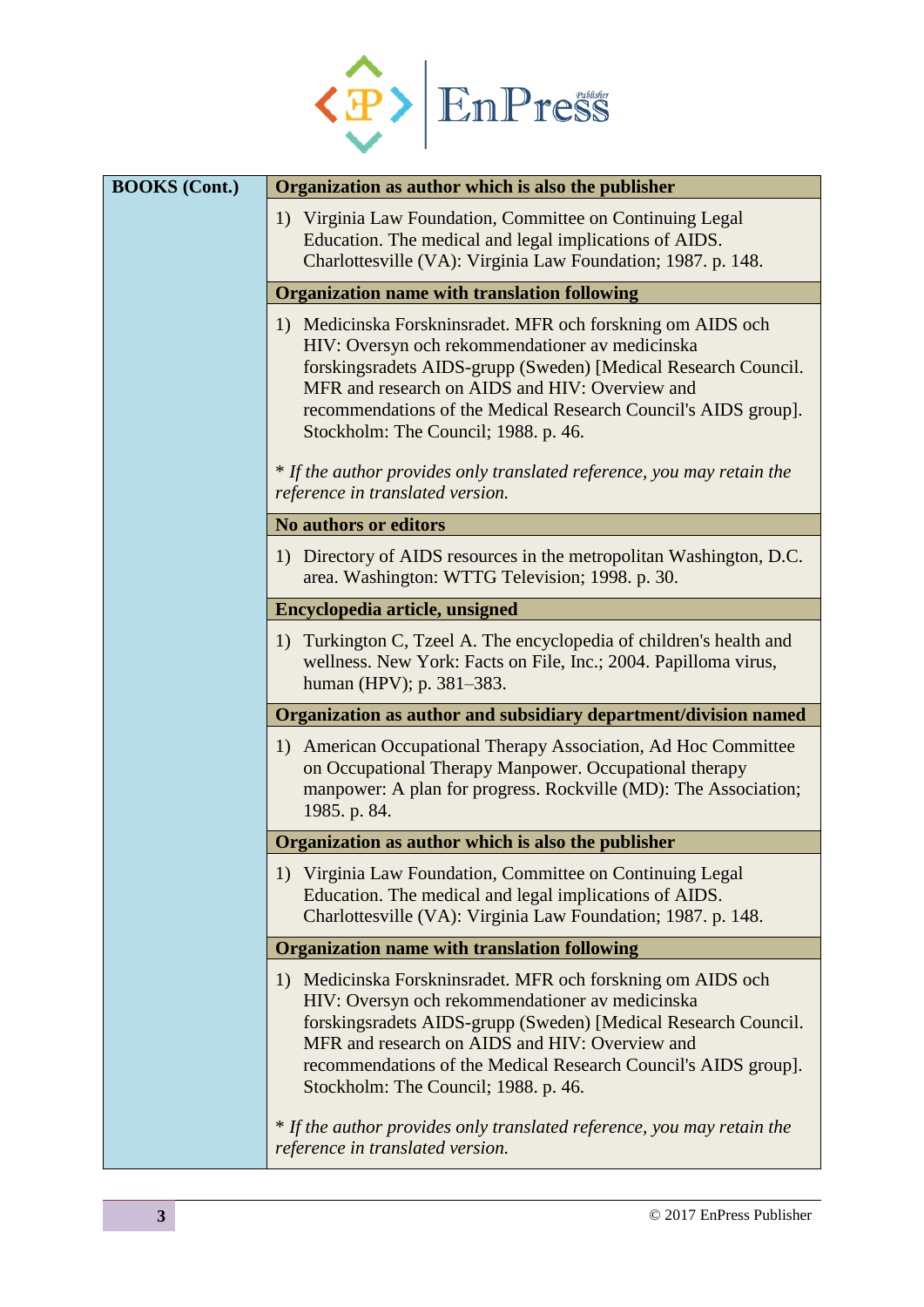

| <b>BOOKS</b> (Cont.) | <b>No authors or editors</b>                                                                                                                                       |
|----------------------|--------------------------------------------------------------------------------------------------------------------------------------------------------------------|
|                      | 1) Directory of AIDS resources in the metropolitan Washington, D.C.<br>area. Washington: WTTG Television; 1998. p. 30.                                             |
|                      | Encyclopedia article, unsigned                                                                                                                                     |
|                      | 1) Turkington C, Tzeel A. The encyclopedia of children's health and<br>wellness. New York: Facts on File, Inc.; 2004. Papilloma virus,<br>human (HPV); p. 381–383. |

| <b>PATENTS</b> | <b>Standard</b>                                                                                                                                                                                                                                                                                                                                                                                                                                                                                                                                                                       |  |
|----------------|---------------------------------------------------------------------------------------------------------------------------------------------------------------------------------------------------------------------------------------------------------------------------------------------------------------------------------------------------------------------------------------------------------------------------------------------------------------------------------------------------------------------------------------------------------------------------------------|--|
|                | 1) Blanco EE, Meade JC, Richards WD (inventors). Ophthalmic V<br>(assignee). Surgical Stapling system. US patent. 4,969,591. 1990<br>Nov 13.                                                                                                                                                                                                                                                                                                                                                                                                                                          |  |
|                | Patent in which an inventor is also an assignee                                                                                                                                                                                                                                                                                                                                                                                                                                                                                                                                       |  |
|                | Smith MK, Duggan JM, Stalzer CM (inventors). Smith MK<br>1)<br>(assignee). Universal flexible arm. US patent. 5,823,486. 1998 Oct<br>20.                                                                                                                                                                                                                                                                                                                                                                                                                                              |  |
|                | Patent in which an organization is the inventor                                                                                                                                                                                                                                                                                                                                                                                                                                                                                                                                       |  |
|                | 1) The Dow Chemical Company (inventor). The Dow Chemical<br>Company (assignee). Method of producing amines from alcohols,<br>aldehydes, ketones and mixtures thereof. Canadian patent. 1126248.<br>1982 Jun 22.                                                                                                                                                                                                                                                                                                                                                                       |  |
|                | WIPO/country granting<br><b>Patent</b><br>issued<br>it/International<br>by<br>classification code                                                                                                                                                                                                                                                                                                                                                                                                                                                                                     |  |
|                | Ottersbach P, Lohmer G (inventors). Creavis Gesellschaft fur<br>1)<br>Technologit und Innovation MBH, (assignee) Verfahren zur<br>Modifizierung von Polymersubstraten durch Oberflachenfixierung<br>eigenschaftsbestimmender Makromolekule (German) [Method for<br>modifying polymer substrates by surface fixing of functional<br>macromolecules]. World patent. 00/44818. 2000 Aug 3.<br>Caffey JC, Moe R, Freund MA (inventors). Carbomedics Inc.<br>(2)<br>(assignee). Heart valve stent with alignment posts. US patent.<br>6,635,085. 2003 Oct 21. p. 10. Int. Cl. A61F-002/24. |  |

| <b>CONFERENCE</b>   | <b>Proceedings</b>                                                                                                                                                                                                                                                                                                                                                |
|---------------------|-------------------------------------------------------------------------------------------------------------------------------------------------------------------------------------------------------------------------------------------------------------------------------------------------------------------------------------------------------------------|
| <b>PUBLICATIONS</b> | 1) Vivian VL (editor). Child abuse and neglect: A medical community<br>response. 1st AMA National Conference on Child Abuse and<br>Neglect; 1984 Mar 30–31; Chicago. Chicago: American Medical<br>Association; 1985. p. 256.<br>Sasaki Y, Nomura Y (editors). Symposium on Nasal Polyp; 1984<br>2)<br>Oct 5–6; Tokyo. Stockholm: Almqvist & Wiksell; 1986. p. 48. |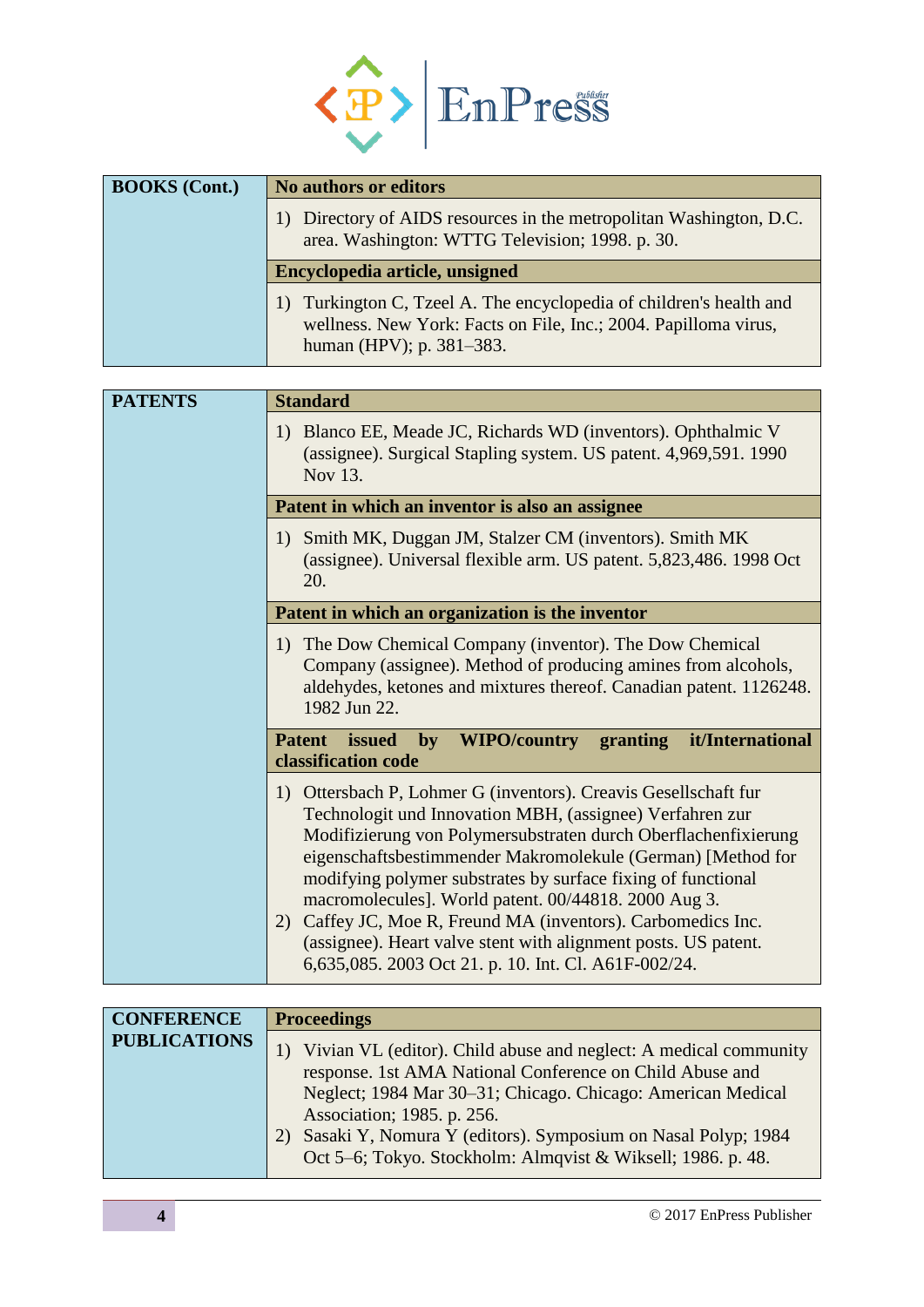

| <b>CONFERENCE</b>                      | <b>Abstracts of Papers in Proceedings</b>                                                                                                                                                                                                                         |
|----------------------------------------|-------------------------------------------------------------------------------------------------------------------------------------------------------------------------------------------------------------------------------------------------------------------|
| <b>PUBLICATIONS</b><br>$\vert$ (Cont.) | 1) Harley NH. Comparing radon daughter dosimetric and risk models.<br>In: Gammage RB, Kaye SV (editors). Indoor air and human health.<br>Proceedings of the 7th Life Sciences Symposium; 1984 Oct 29–31;<br>Knoxville. Chelsea: Lewis Publishers; 1985. p. 69–78. |

| <b>DISSERTATION</b> | <b>Standard</b>                                                                                                                                                                                                                      |  |
|---------------------|--------------------------------------------------------------------------------------------------------------------------------------------------------------------------------------------------------------------------------------|--|
|                     | Jones DL. The role of physical activity on the need for revision<br>total knee arthroplasty in individuals with osteoarthritis of the knee<br>[PhD thesis]. Pittsburgh (PA): University of Pittsburgh; 2001. p.<br>436.              |  |
|                     | <b>Chapter in a Dissertation</b>                                                                                                                                                                                                     |  |
|                     | 1) Lemov RM. Running the maze: Animal and human experiments.<br>In: The laboratory imagination — experiments in human and social<br>engineering [MSc thesis]. Berkeley (CA): University of California,<br>Berkeley; 2000. p. 67-130. |  |

| <b>ELECTRONIC</b>       | <b>Book</b>                                                                                                                                                                                                                                                                                                                                                                                                                                                                                                                                                                                                                                                                                       |
|-------------------------|---------------------------------------------------------------------------------------------------------------------------------------------------------------------------------------------------------------------------------------------------------------------------------------------------------------------------------------------------------------------------------------------------------------------------------------------------------------------------------------------------------------------------------------------------------------------------------------------------------------------------------------------------------------------------------------------------|
| <b>CITATION</b>         | 1) Richardson ML. Approaches to differential diagnosis in<br>musculoskeletal imaging [Internet]. Version 2.0. Seattle (WA):<br>University of Washington School of Medicine; 2000 [updated 2001<br>Oct 1; cited 2006 Nov 1]. Available from:<br>http://www.rad.washington.edu/mskbook/index.html.<br>2) National Academy of Sciences (US), Institute of Medicine, Board<br>on Health Sciences Policy, Committee on Clinical Trial Registries.<br>Developing a national registry of pharmacologic and biologic<br>clinical trials: workshop report [Internet]. Washington: National<br>Academies Press (US); 2006 [cited 2006 Nov 3]. Available from:<br>http://www.nap.edu/books/030910078X/html/. |
|                         | * Applicable for resource that available online only.                                                                                                                                                                                                                                                                                                                                                                                                                                                                                                                                                                                                                                             |
| <b>Government sites</b> | <b>Standard citation for homepage</b>                                                                                                                                                                                                                                                                                                                                                                                                                                                                                                                                                                                                                                                             |
|                         | 1) Hypertension, Dialysis & Clinical Nephrology [Internet]. Hinsdale<br>(IL): Medtext, Inc.; 1995–2001 [cited 2001 Mar 8]. Available from:<br>http://www.medtext.com/hdcn.htm.                                                                                                                                                                                                                                                                                                                                                                                                                                                                                                                    |
|                         |                                                                                                                                                                                                                                                                                                                                                                                                                                                                                                                                                                                                                                                                                                   |
|                         | 1) Medlineplus [Internet]. Bethesda (MD): National Library of<br>Medicine (US); [updated 2000 Apr 7; cited 2000 Apr 18]. Available<br>from: http://medlineplus.gov.                                                                                                                                                                                                                                                                                                                                                                                                                                                                                                                               |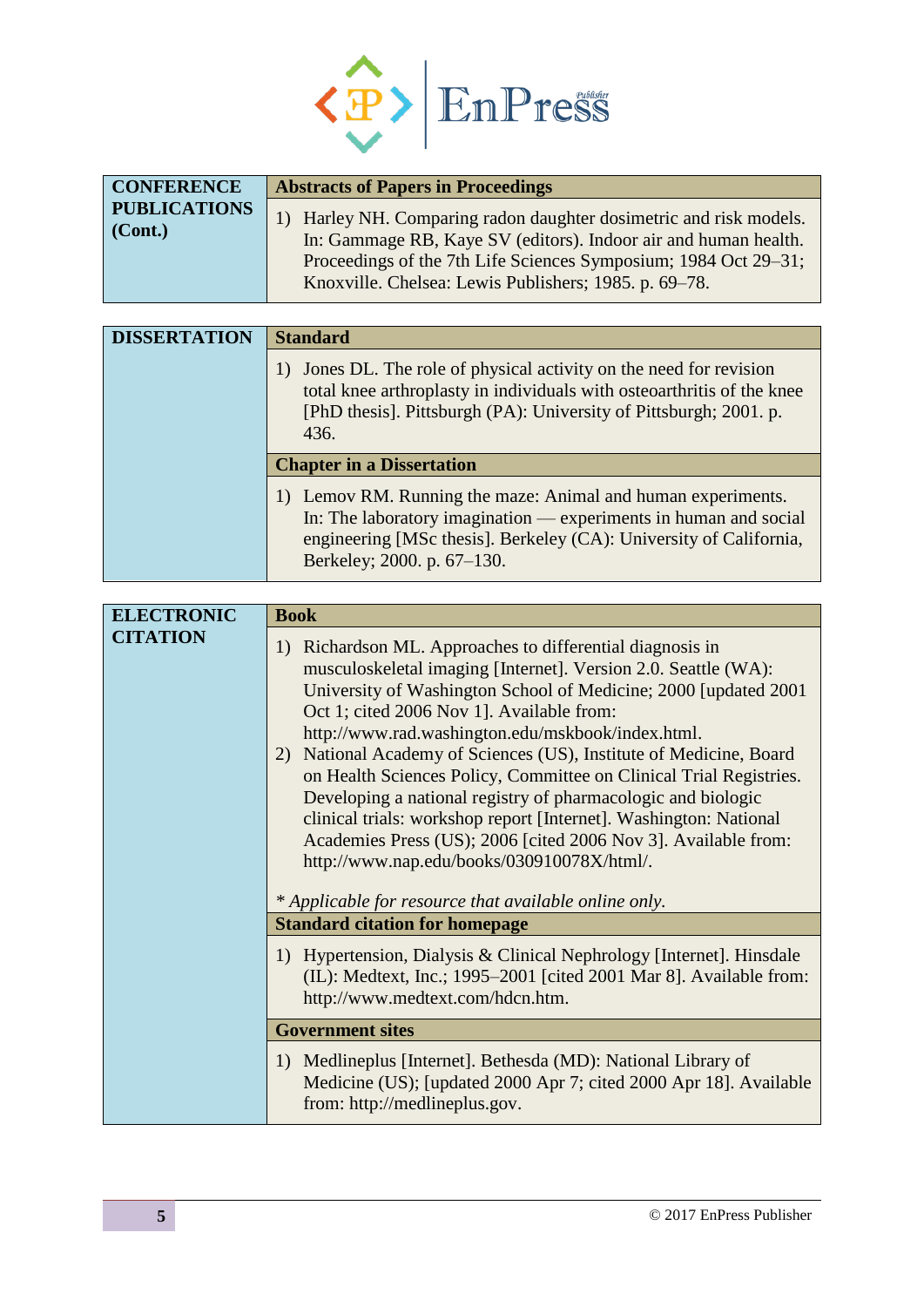

| <b>ELECTRONIC</b>          | <b>Association/society site</b>                                                                                                                                                         |
|----------------------------|-----------------------------------------------------------------------------------------------------------------------------------------------------------------------------------------|
| <b>CITATION</b><br>(Cont.) | 1) The AAMC's Academic Medicine Web Site [Internet]. Washington:<br>Association of American Medical Colleges; 1995-1997 [cited 1997]<br>Nov 4]. Available from: http://www.aamc.org.    |
|                            | <b>University sites</b>                                                                                                                                                                 |
|                            | 1) Virtual Hospital: the apprentice's assistant [Internet]. Iowa City:<br>University of Iowa; 1992-1999 [modified 1999 Nov 23; cited 2000<br>Mar 7]. Available from: http://www.vh.org. |
|                            | <b>Commercial sites</b>                                                                                                                                                                 |
|                            | 1) ScienceDirect [Internet]. New York: ScienceDirect; 2000 [cited]<br>2000 Dec 19]. Available from: http://www.sciencedirect.com.                                                       |
|                            | <b>Individual's site</b>                                                                                                                                                                |
|                            | 1) Dunn S. Steve Dunn's Cancer Guide [Internet]. 1995 [updated 2001]<br>May 5; cited 2001 May 15]. Available from:<br>http://www.cancerguide.org.                                       |

| <b>FORTHCOMING</b>   Standard     |                                                                                                                                                                                                             |
|-----------------------------------|-------------------------------------------------------------------------------------------------------------------------------------------------------------------------------------------------------------|
| <b>JOURNAL</b><br><b>ARTICLES</b> | Pisanua B, Chapuisa J, Dozièresa A, et al. High prevalence of<br>Borrelia burgdorferi s.l. in the European red squirrel Sciurus<br><i>vulgaris</i> in France. Ticks and tick-borne diseases 2013. In Press. |

## **NOTES:**

- 1. References are limited to first three authors.
- 2. References with more than three authors: The first three authors should be listed; all the subsequent authors should be replaced by single '*et al.*'
- 3. Journal name in each reference should be abbreviated, *e.g*. "Journal of Infrastructure, Policy and Development" is cited as "J Infrastruct Policy Dev".
- 4. All the reference **MUST** be completed with the **Digital Object Identifier** (doi) at the end of each reference. Please refer under Journal Article [\(Standard\)](#page-0-0). Doi is searchable [here.](http://www.crossref.org/simpleTextQuery)
- 5. Each journal cited online **MUST** state with **[Internet]** and be accompanied by **cited date** as well as **website** that cited. Go to "ELECTRONIC CITATION" for the example.
- 6. Latin terms, *et al.*, *in situ*, *in vivo* **MUST** be italicized